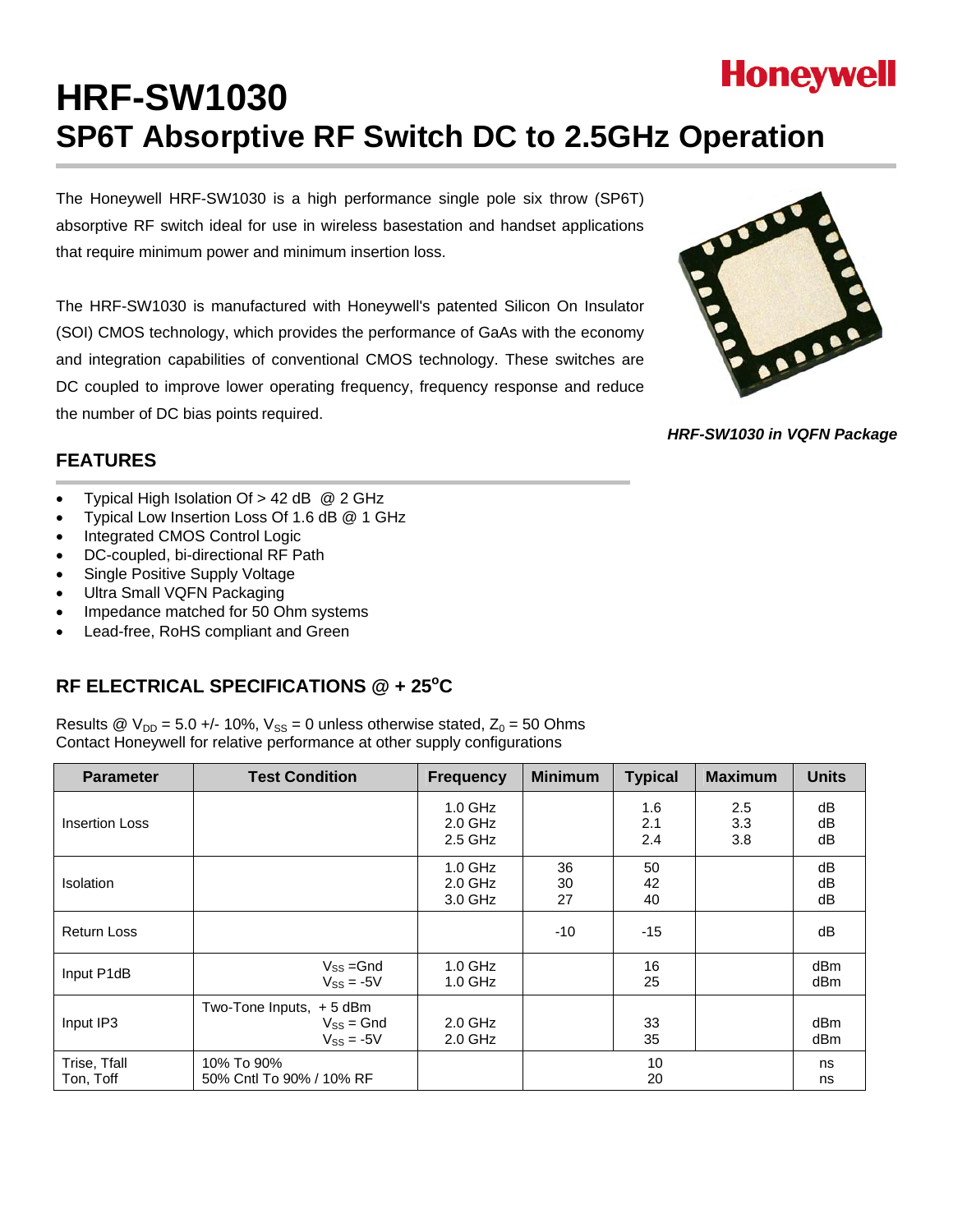## **DC ELECTRICAL SPECIFICATIONS @ + 25°C**

| <b>Parameter</b>      | <b>Minimum</b> | <b>Typical</b> | <b>Maximum</b>  | <b>Units</b> |
|-----------------------|----------------|----------------|-----------------|--------------|
| V <sub>DD</sub>       | $3.3^1$        | 5.0            | 5.5             |              |
| $V_{SS}$              | $-5.0$         |                |                 |              |
| I <sub>DD</sub>       |                | <5             | 35              | uA           |
| CMOS Logic Level (0)  |                |                | 0.8             |              |
| CMOS Logic Level (1)  | $V_{DD} - 0.8$ |                | V <sub>DD</sub> |              |
| Input Leakage Current |                |                | 10              | uA           |

Note 1 - Performance curves are for  $VDD = +5.0 +$  - 10%

## **ABSOLUTE MAXIMUM RATINGS1**

| <b>Parameter</b>                   | <b>Absolute Maximum</b>      | <b>Units</b>   |
|------------------------------------|------------------------------|----------------|
| $V_{DD}$                           | $+6.0$                       | ν              |
| $V_{SS}$                           | $-5.5$                       | V              |
| Vin Digital Logic 0                | $-0.6$                       | ν              |
| Vin Digital Logic 1                | $V_{DD}$ + 0.6               |                |
| Input Power                        | > 35                         | dBm            |
| ESD Voltage <sup>2</sup>           | 400                          | V              |
| Moisture Sensitivity Level         | Level 3 $@$ 260 $^{\circ}$ C |                |
| <b>Operating Temperature Range</b> | $-40$ to $+85$               | $\overline{C}$ |
| Storage Temperature Range          | $-65$ to $+125$              | $\overline{c}$ |

Note 1 - Operation of this device beyond any of these parameters may cause permanent damage.

Note 2 - Although the HRF-SW1030 contains ESD protection circuitry on all digital inputs, precautions should be taken to ensure that the Absolute Maximum Ratings are not exceeded.

**Latch-Up**: Unlike conventional CMOS digital switches, Honeywell's HRF-SW1030 is immune to latch-up.

#### **TRUTH TABLE**

| C <sub>2</sub> | C <sub>1</sub> | C <sub>0</sub> | <b>RF Output</b> | <b>RF Output</b> | <b>RF Output</b> | <b>RF Output</b> | <b>RF Output</b> | <b>RF Output</b> |
|----------------|----------------|----------------|------------------|------------------|------------------|------------------|------------------|------------------|
| 0              |                |                | <b>RFINPUT</b>   |                  |                  |                  |                  |                  |
| 0              |                | 0              |                  | <b>RFINPUT</b>   |                  |                  |                  |                  |
| 0              |                |                |                  |                  | <b>RFINPUT</b>   |                  |                  |                  |
|                | 0              | 0              |                  |                  |                  | <b>RFINPUT</b>   |                  |                  |
|                | 0              |                |                  |                  |                  |                  | <b>RFINPUT</b>   |                  |
|                |                |                |                  |                  |                  |                  |                  | <b>RFINPUT</b>   |

 $"0" = CMOS Low, "1" = CMOS High$ 

Note: For codes 000 and 111 all outputs are in the terminated isolation state.

#### **PIN CONFIGURATIONS**

| Pin | <b>Function</b> | <b>Pin</b> | <b>Function</b> |    |               | Pin | <b>Function</b> |
|-----|-----------------|------------|-----------------|----|---------------|-----|-----------------|
|     | <b>GROUND</b>   |            | VDD             |    | <b>GROUND</b> | 19  | <b>GROUND</b>   |
|     | <b>GROUND</b>   |            | C2              | 14 | <b>GROUND</b> | 20  | <b>GROUND</b>   |
|     | RFOUTPUT5       | 9          | C <sub>1</sub>  | 15 | RFOUTPUT2     | 21  | <b>RFINPUT</b>  |
|     | <b>GROUND</b>   | 10         | C <sub>0</sub>  | 16 | <b>GROUND</b> | 22  | <b>GROUND</b>   |
| 5   | <b>GROUND</b>   | 11         | <b>VSS</b>      |    | <b>GROUND</b> | 23  | <b>GROUND</b>   |
| 6   | RFOUTPUT4       | 12         | RFOUTPUT3       | 18 | RFOUTPUT1     | 24  | RFOUTPUT6       |

**Note:** Bottom ground plate must be grounded for proper RF performance.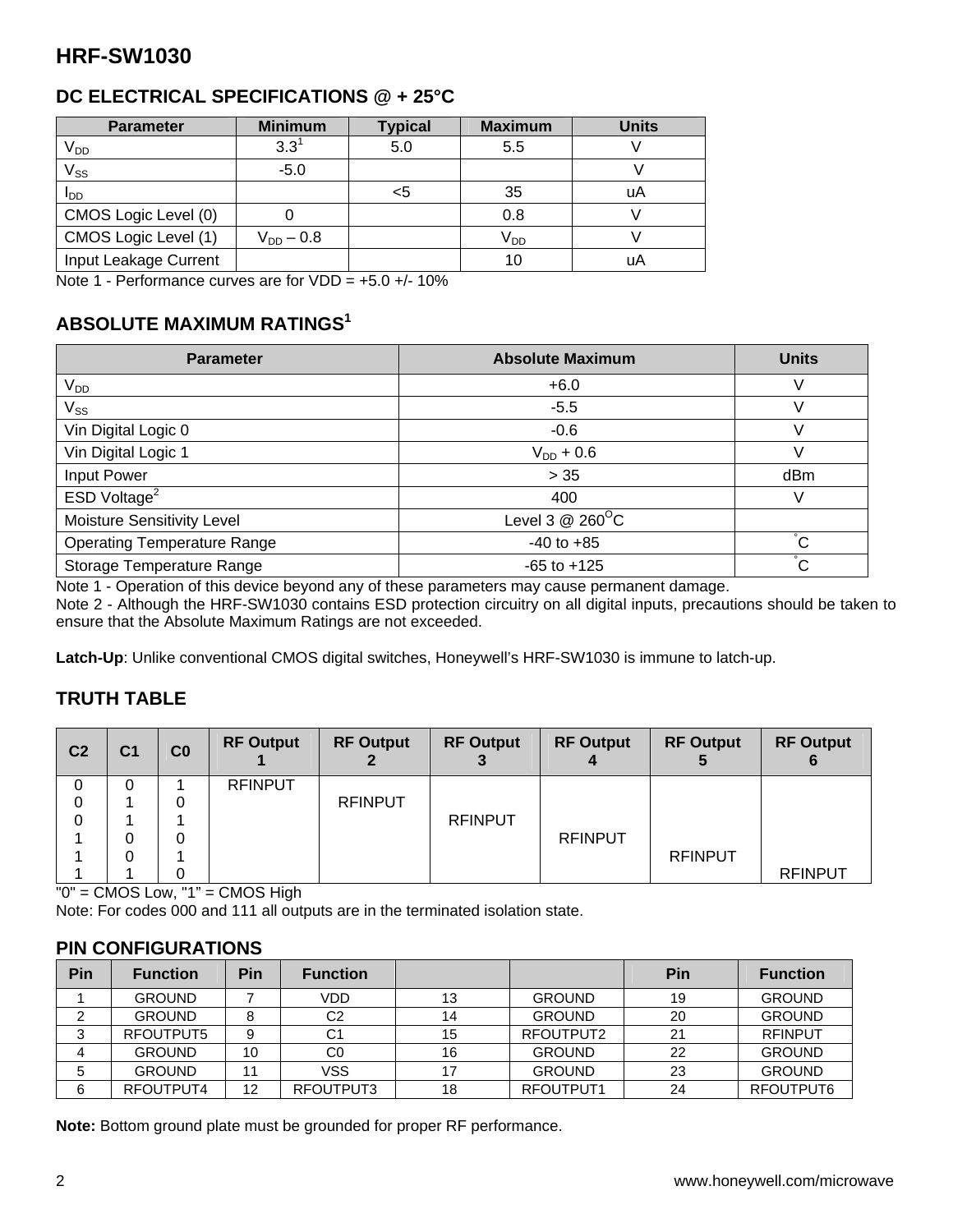#### **PERFORMANCE CURVES**

#### **Insertion Loss**



**Typical SW1030 Insertion Loss** 

**Isolation** 

**Typical SW1030 Isolation** 

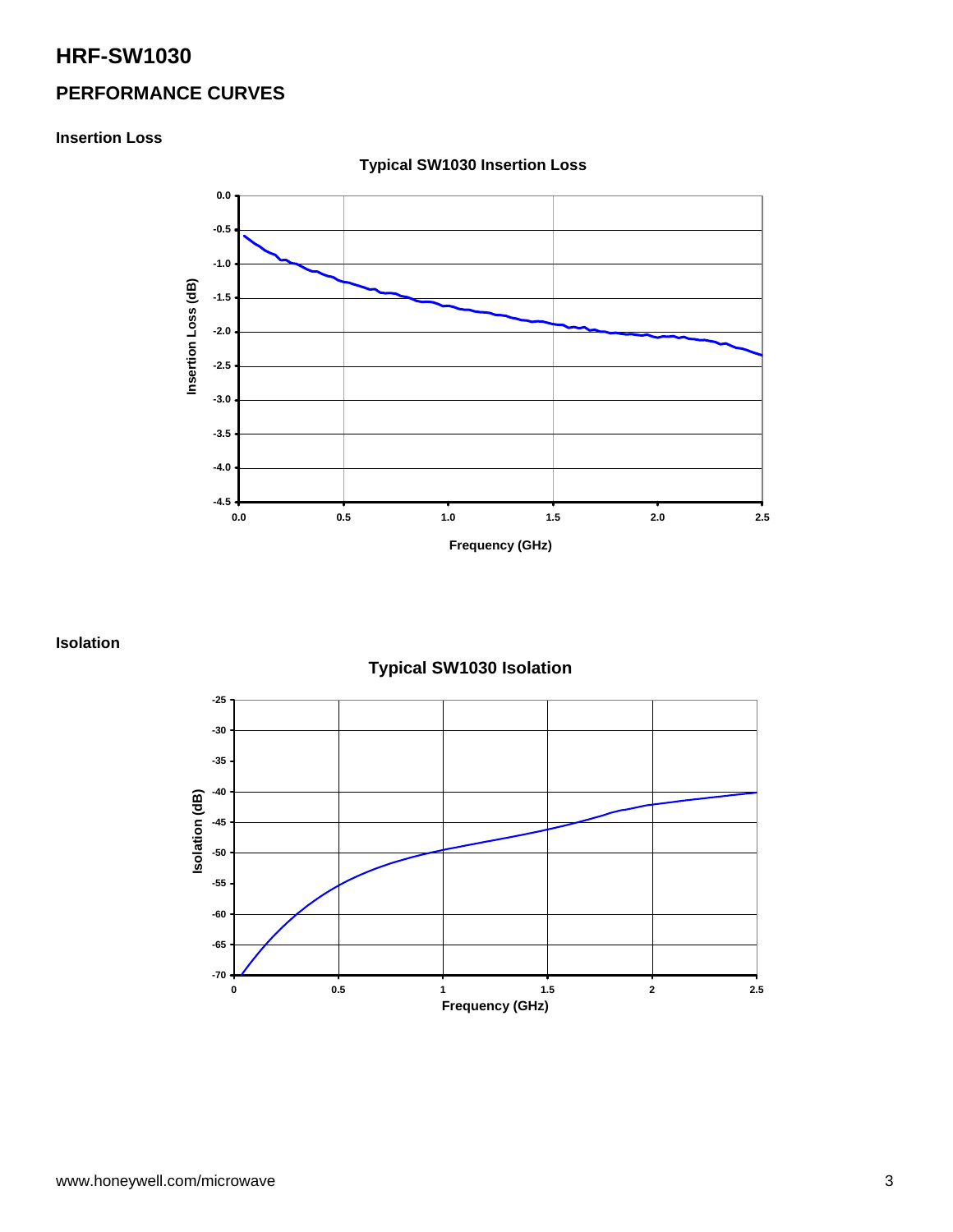## **PACKAGE OUTLINE DRAWING**



Notes

- 1. Pin 1 identifier can be a combination or a dot and/or chamfer.
- 2. Dimensions are in millimeters.

#### **GREEN MATERIAL SET**

The –GR switches have a Green material set that can withstand a maximum soldering temperature of  $260^{\circ}$ C.

#### **LEAD FINISH**

The package leads are Nickel Palladium Gold (NiPdAu). The configuration being manufactured and delivered today is lead-free RoHS compliant. Compliant packages have half-etch leadframes and have date codes of 0300 or greater.

**INTERNAL** 

**FEATURE** 

**FUSE LEAD** 

#### **LEAD FREE QFN SURFACE MOUNT APPLICATION**

Please see Application Note AN310 for assembly process recommendations. The maximum soldering temperature of the -GR is 260<sup>o</sup>C (-AU switches are 250<sup>o</sup>C). Application Notes can be found at our website: www.honeywell.com/microwave

#### **CIRCUIT APPLICATION INFORMATION**

These switches require a DC reference to ground. They may not operate properly when AC coupled on both the RF input and output without a DC ground reference provided as part of the circuit. See Application Note AN311.